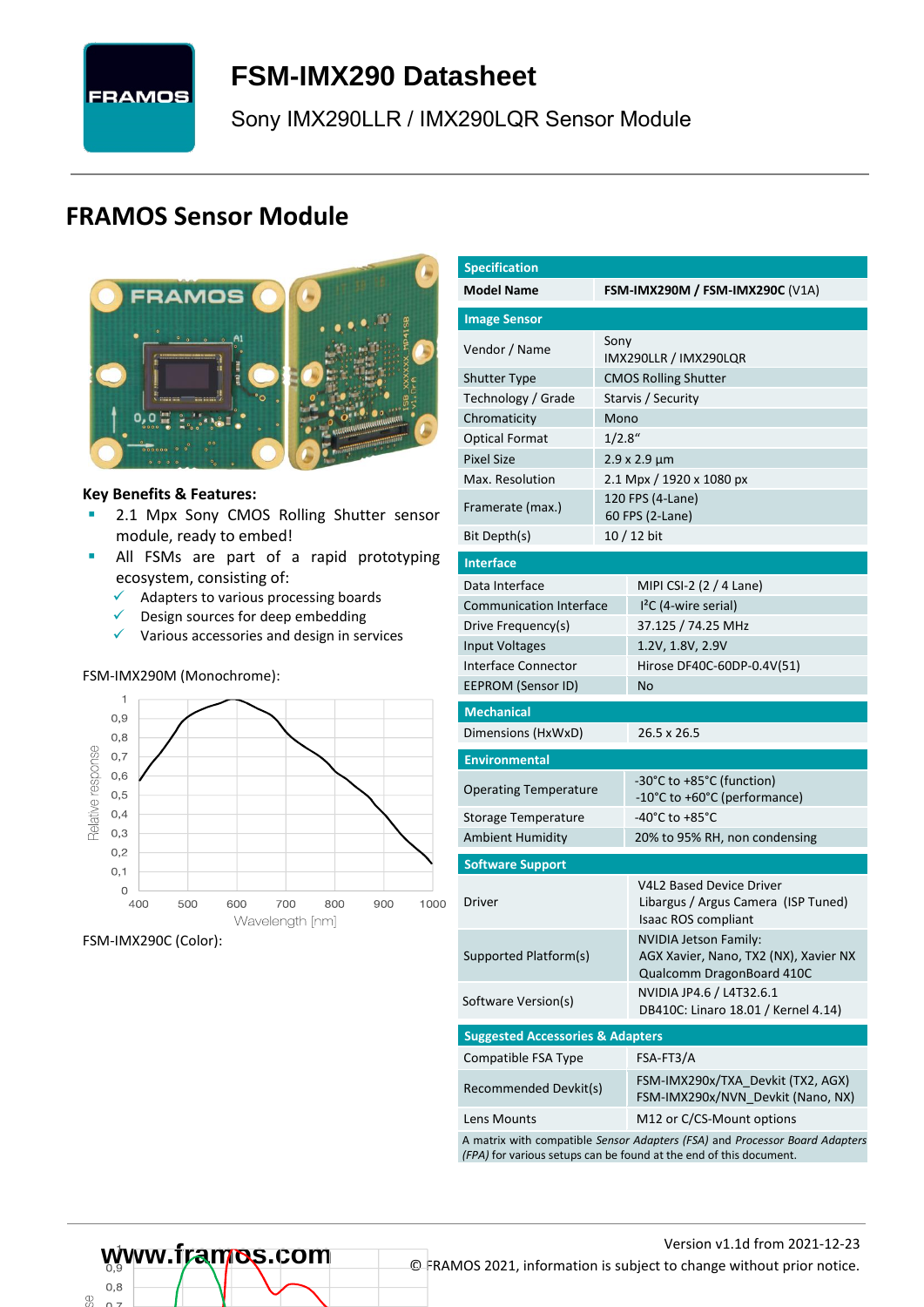**Mechanical Drawing**

**PAMOS** 



Sensor image optical center is in mechanical board center.

#### **Connector Pinout**

Type: [Hirose DF40C-60DP-0.4V\(51](#page-0-6)[\)](#page-0-6)  Mating Type: Hirose DF40HC(4.0)-60DS-0.4V(51)



Signals are routed directly from image sensor to connector. Details on specific signals are described in the respective image sensor datasheet.

### **www.framos.com**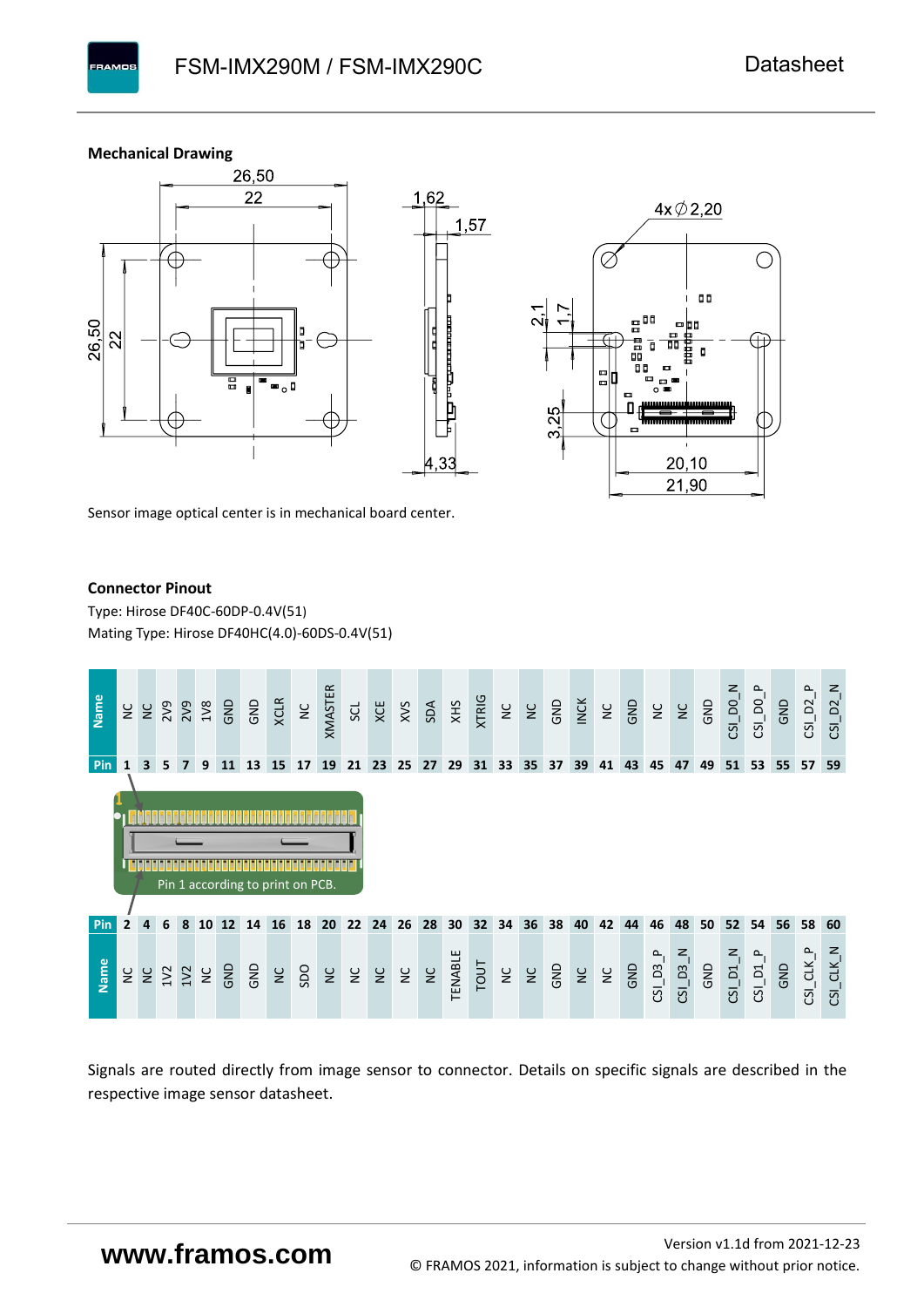#### **Table of Contents**

| $1 \quad$    |       |  |
|--------------|-------|--|
|              | 1.1   |  |
|              | 1.2   |  |
|              | 1.2.1 |  |
|              | 1.2.2 |  |
| $\mathbf{2}$ |       |  |
|              | 2.1   |  |
|              | 2.1.1 |  |
|              | 2.1.2 |  |
| 3            |       |  |
|              | 3.1   |  |

 $\mathbf{I}$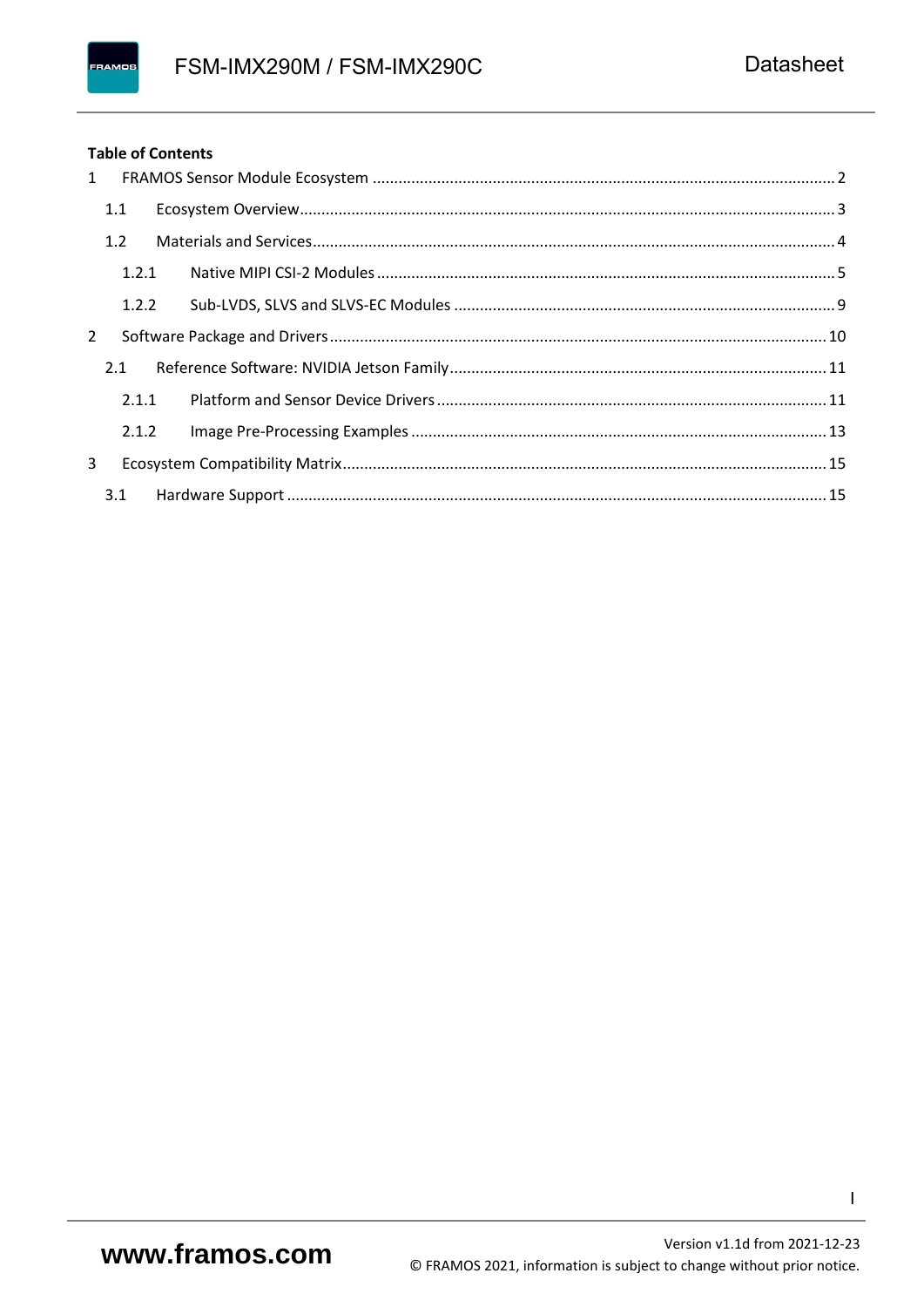#### <span id="page-3-0"></span>**1 FRAMOS Sensor Module Ecosystem**

The FSM Ecosystem consists of FRAMOS Sensor Modules, Adapters, Software and Sources, and provides one coherent solution supporting the whole process of integrating image sensors into embedded vision products.

During the evaluation and proof-of-concept phase, off-the-shelf sensor modules with a versatile adapter framework allow the connection of latest image sensor technology to open processing platforms, like the NVIDIA Jetson Family or the 96boards.org standard. Reference drivers and sample applications deliver images immediately after installation, supporting V4L2 and an optional derivate API providing comfortable integration. Within the development phase, electrical design references and driver sources guide with a solid and proven baseline to quickly port into individual system designs and extend scope, while decreasing risk and efforts.

To simplify and relieve the whole supply chain, all FRAMOS Sensor Modules and adapters are optimized and ready for delivery in volume and customization with pre-configured lens holder, lens and further accessories.

#### **Off-the-Shelf Hardware**

- FRAMOS Sensor Modules (FSM) from stock, ready for evaluation and optimized for initial mass production.
- Versatile adapter framework, allowing flexible testing of different modules, on different processing boards:
	- FRAMOS Sensor Adapter (FSA): Everything the specific sensor needs for operation
	- FRAMOS Processor Adapter (FPA): Connect up to four FSM + FSA to a specific processor board
- From lenses, mechanics and cables, all needed imaging accessories from one hand

#### **Kickstart Software Package**

- Drivers with basic sensor integration:
	- V4L2 drivers for specific image sensors
	- Platform specific device tree overlays
- Streamlined V4L2 library (LibSV) with comfortable and generic C/C++ API
- Example applications demonstrating initialization, configuration and image acquisition

Further to the off-the-shelf hard- and software, the Ecosystem supports you on project basis with:

- Driver sources allowing the focus on application specific scope and sensor features
- Electrical references for FSA and FPA, supporting quick and optimized embedding of FSMs
- Engineering services via FRAMOS and its partners, allowing you to focus on your product's unique value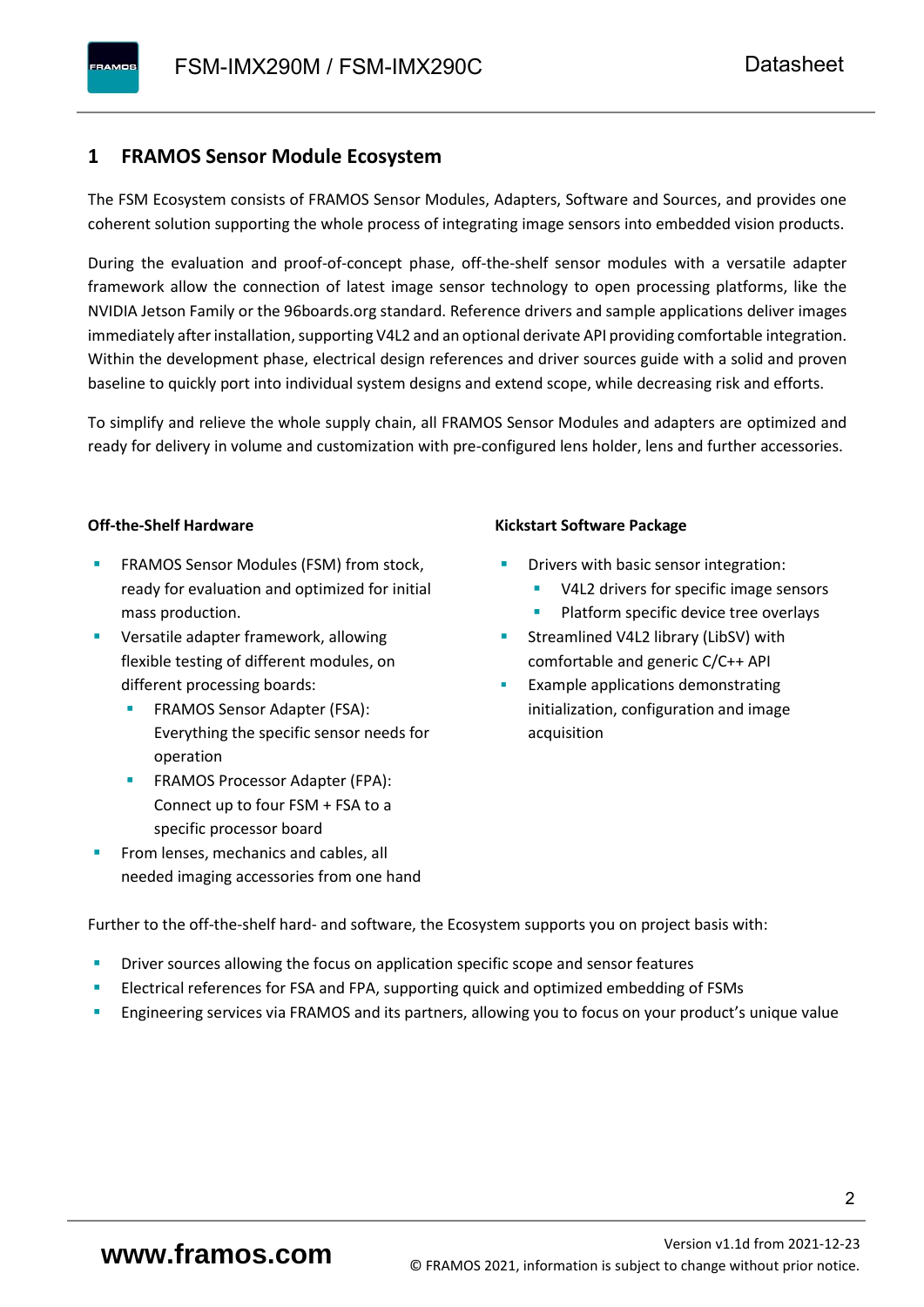#### <span id="page-4-0"></span>**1.1 Ecosystem Overview**

**PAMOS** 

The figure below shows a map of compatibility with all components inside the Ecosystem. Every element (or hardware) and connection displayed in **Green** operates with native MIPI CSI-2 (D-PHY) data.



Every component and connection displayed in **Orange** or **Blue** operates with proprietary (Sub-LVDS, SLVS) or standardized (SLVS-EC) LVDS data, that requires further attention to the physical processing of the image data by either data conversion or specific FPGA IP. Users of MIPI CSI-2 based processing systems are supported by FSM specific data conversion located on dedicated FRAMOS Sensor Adapters (FSAs).



*Figure 1: Assembly of a typical Sensor Module Development Kit*

Specification and compatibility of all individual components are listed in the appropriate chapter of the full datasheet. Access to software and drivers is only granted with the purchase of the appropriate development kit. Electrical design sources, support and services are provided on individual basis, they are not part of the development kit or component purchase.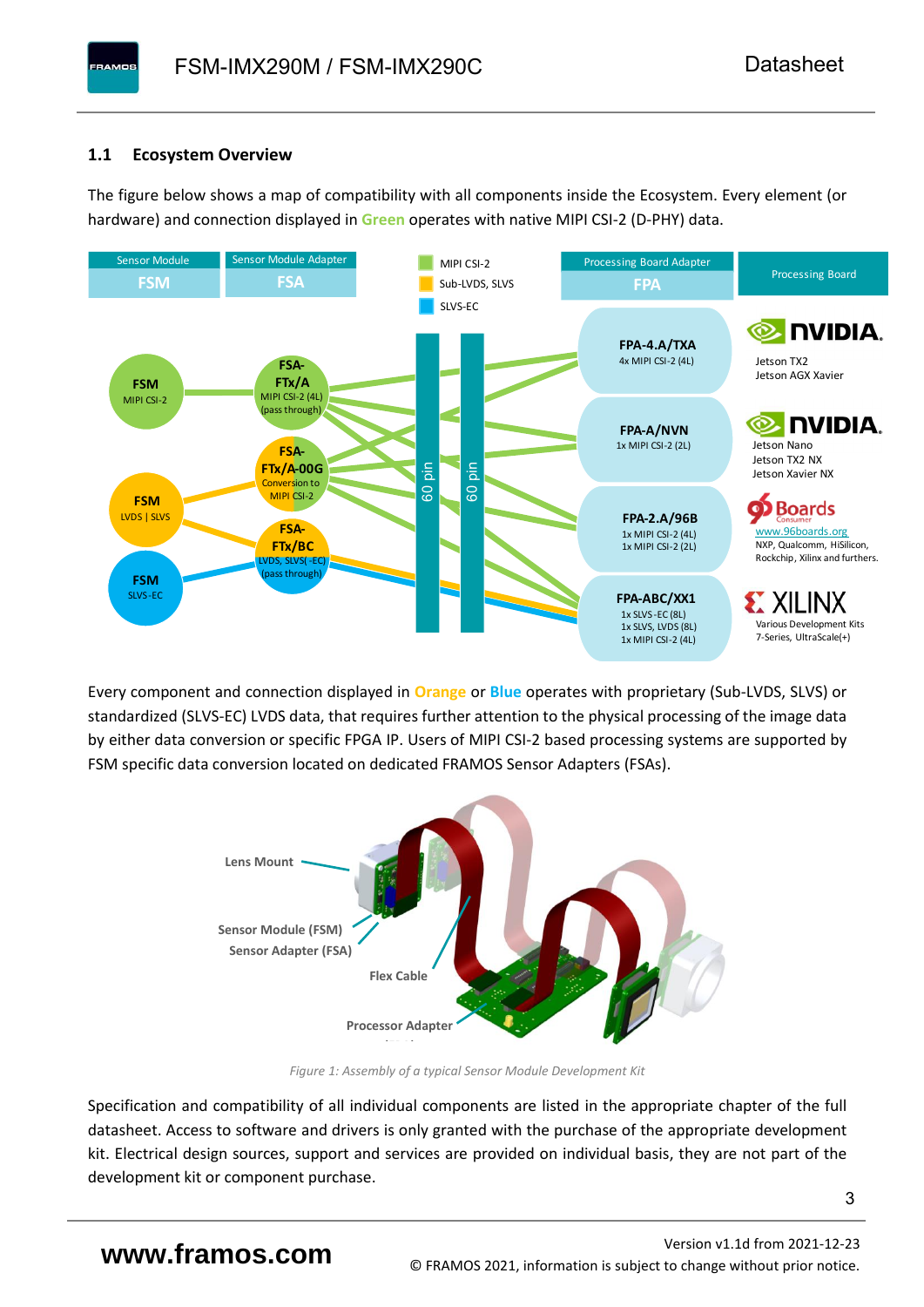#### <span id="page-5-0"></span>**1.2 Materials and Services**

Below you can find a list of materials and services as part of the FRAMOS Sensor Module Ecosystem.

#### **Hardware**

- **EXECTED FRAMOS Sensor Module Development Kits**
- **Individual Parts:** 
	- FRAMOS Sensor Modules
	- **FRAMOS Sensor Adapters**
	- **EXAMOS Processor Adapters**
	- **EXECTED** FRAMOS Module Accessories (Cables, Mounts)

**Software** (part of the Development Kit)

- Software Package for NVIDIA Jetson AGX Xavier, Nano, TX2, TX2 NX and Xavier NX
- Software Package for DragonBoard 410c (96Boards)
- **E** Xilinx FPGA reference implementation for SLVS-EC (Sony IMX421, IMX530)

#### **Design Sources** (on Project Basis)

- Software Driver Sources
- Electrical References for FSA, FPA (Schematics)

#### **Design Services**

- Off-the-shelf hardware customization including size, shape, connector and extended functionality
- Software customization and extension
	- Additional processor board support
	- Further sensor features and image (pre-)processing
- **■** Integration of additional sensors
- Optimization for volume production
- Lens assembly and alignment
- System / solution development
- Production and integration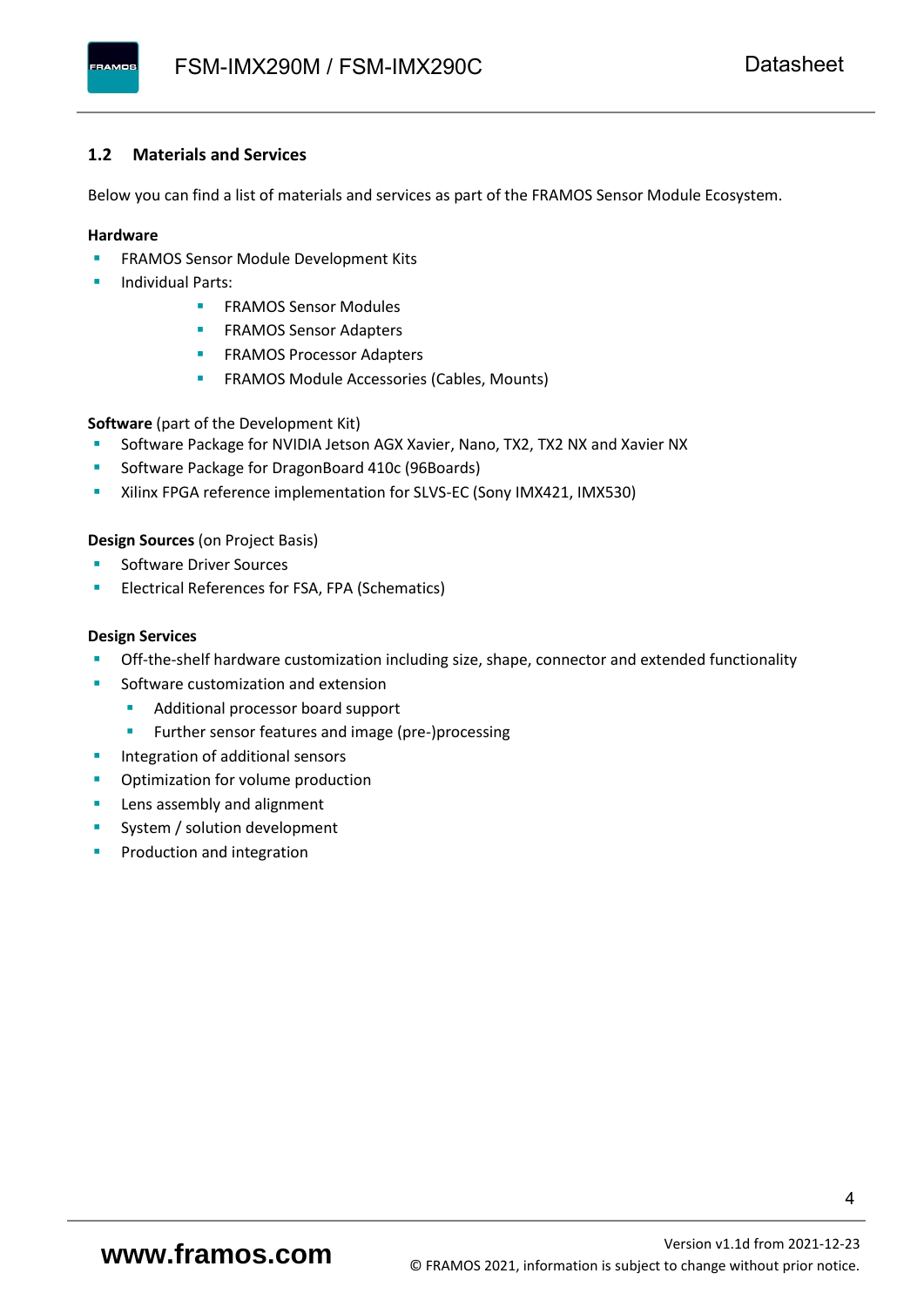#### **1.2.1 Native MIPI CSI - 2 Modules**

#### **[Global Shu](#page-0-7)tters**

<span id="page-6-0"></span>

| <b>Model Name</b>                        | FSM-IMX297                      | <b>FSM-AR0144</b>            | FSM-IMX296                      | FSM-HDP230                             | FSM-IMX565                             |
|------------------------------------------|---------------------------------|------------------------------|---------------------------------|----------------------------------------|----------------------------------------|
| <b>Shutter Type</b>                      | <b>CMOS Global Shutter</b>      | <b>CMOS Global Shutter</b>   | <b>CMOS Global Shutter</b>      | <b>CMOS Global Shutter</b>             | <b>CMOS Global Shutter</b>             |
| <b>Technology</b>                        | Pregius (Gen2)(Bin)             |                              | Pregius (Gen2)                  |                                        | Pregius S (Gen4)                       |
| <b>Resolution [MP]</b>                   | 0.4                             | $\mathbf{1}$                 | 1.6                             | 2.3                                    | 12.3                                   |
| <b>Resolution [HxV]</b>                  | 728 x 544                       | 1280 x 800                   | 1456 x 1088                     | 1944 x 1204                            | 4128 x 3008                            |
| Max. Framerate [FPS]                     | 120.9 FPS (1-Lane)              | 60.3 FPS (2-Lane)            | 60.4 FPS (1-Lane)               | 59.9 FPS (4-Lane)<br>59.9 FPS (2-Lane) | 42.6 FPS (4-Lane)<br>22.3 FPS (2-Lane) |
| Mono / Color                             | Mono                            | Color / Mono                 | Mono                            | Color / Mono                           | Color / Mono                           |
| <b>Sensor Manufacturer</b>               | Sony                            | <b>ON Semiconductor</b>      | Sony                            | Pyxalis                                | Sony                                   |
| <b>Sensor Name</b>                       | <b>IMX297LLR /</b><br>IMX297LQR | AR0144CSSM /<br>AR0144CSSC   | <b>IMX296LLR /</b><br>IMX296LQR | HDPYX 230-G Mono<br>/ HDPYX 230-G RGB  | <b>IMX565AAMJ-C/</b><br>IMX565AAQJ-C   |
| <b>Application / Grade</b>               | Sensing                         | Industrial                   | Sensing                         | Automotive                             | Industrial                             |
| <b>Optical Format [inch]</b>             | 1/2.9                           | 1/4                          | 1/2.9                           | 1/2.5                                  | 1/1.1                                  |
| Pixel Size [µm]                          | $6.9 \times 6.9$                | 3x3                          | $3.45 \times 3.45$              | $3.2 \times 3.2$                       | $2.74 \times 2.74$                     |
| <b>Pixel Bitdepth [bit]</b>              | 10 bit                          | $10/12$ bit                  | 10 bit                          | 8/10/12/14/16<br>bit                   | 8/10/12 bit                            |
| Data Interface [Type]                    | MIPI CSI-2                      | MIPI CSI-2                   | MIPI CSI-2                      | MIPI CSI-2                             | MIPI CSI-2                             |
| Data Interface [# Lanes]                 | $\mathbf{1}$                    | 1/2                          | $\mathbf{1}$                    | 2/4                                    | 2/4                                    |
| <b>Communication Interface</b>           | $I2C$ (4-wire serial)           | $I^2C$                       | $I2C$ (4-wire serial)           | $I^2C$                                 | $I^2C$                                 |
| <b>Drive Frequency [MHz]</b>             | 37.125 / 74.25 / 54             | 6 to 48                      | 37.125 / 74.25 / 54             | 6 to 27                                | 37.125 / 54 / 74.25<br><b>MHz</b>      |
| <b>Input Voltages</b>                    | 1.2V, 1.8V, 3.3V                | 1.2V, 1.8V, 2.8V             | 1.2V, 1.8V, 3.3V                | 1.2V, 1.8V, 2.8V                       | 1.1V, 1.8V, 2.9V, 3.3V                 |
| <b>Supported Lens Mounts</b>             | M12 or<br>C/CS-Mount options    | M12 or<br>C/CS-Mount options | M12 or<br>C/CS-Mount options    | M12 or<br>C/CS-Mount options           | C/CS-Mount option                      |
| <b>Board Dimensions [mm<sup>2</sup>]</b> | 26.5 mm x 26.5 mm               | 26.5 mm x 26.5 mm            | 26.5 mm x 26.5 mm               | 26.5 mm x 26.5 mm                      | 26.5 mm x 26.5 mm                      |

 $\mathfrak{g}$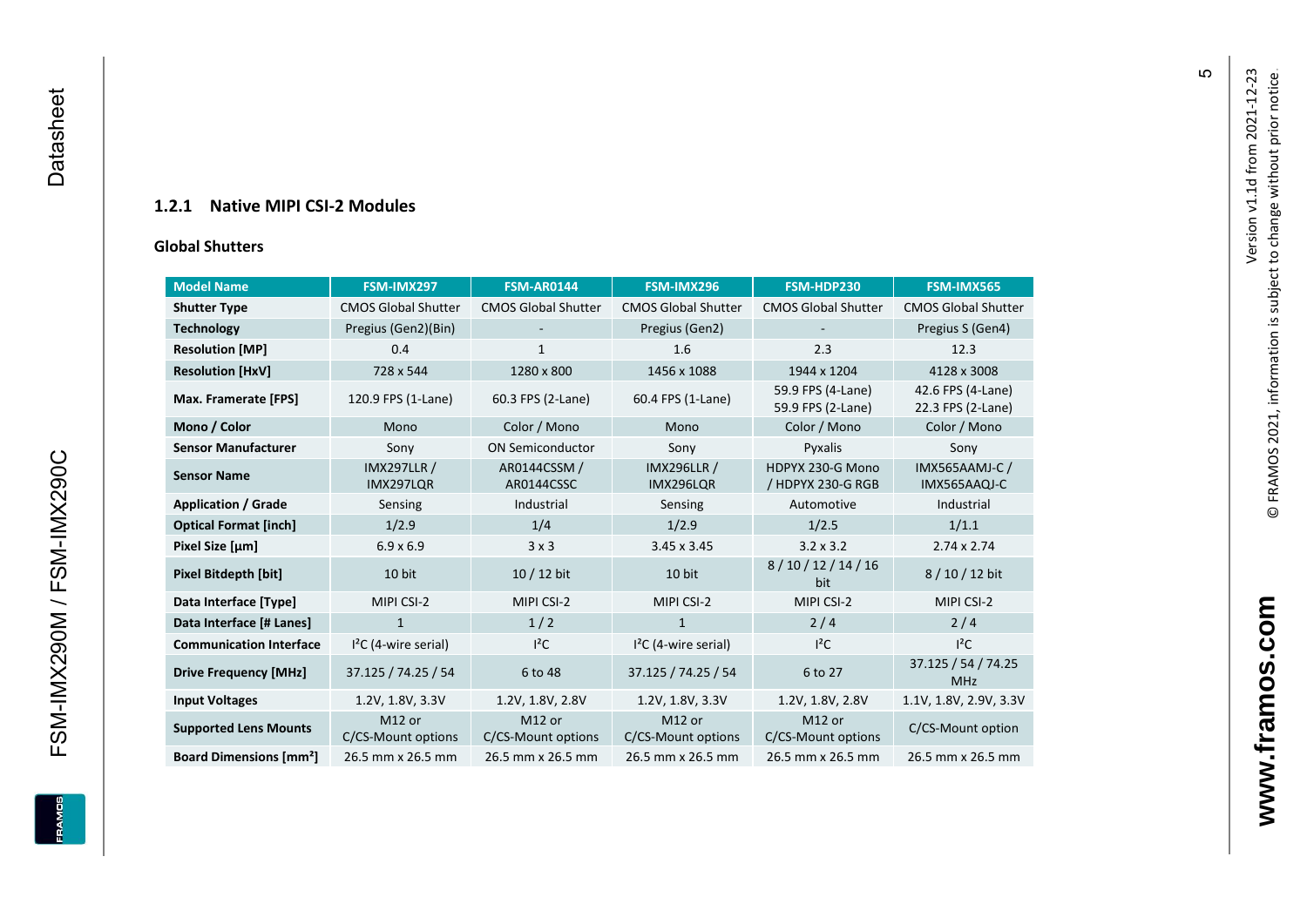FSM-IMX290M / FSM-IMX290C

**ERAMOS** 

#### **Rolling Shutters (Part 1/ 3 ) – up to 5 MP**

| <b>Model Name</b>                        | FSM-IMX327                         | FSM-IMX290                          | FSM-IMX462                          | FSM-IMX464                         | FSM-IMX335                         | <b>FSM-AR0521</b>                  |
|------------------------------------------|------------------------------------|-------------------------------------|-------------------------------------|------------------------------------|------------------------------------|------------------------------------|
| <b>Shutter Type</b>                      | <b>CMOS Rolling</b><br>Shutter     | <b>CMOS Rolling</b><br>Shutter      | <b>CMOS Rolling</b><br>Shutter      | <b>CMOS Rolling</b><br>Shutter     | <b>CMOS Rolling</b><br>Shutter     | <b>CMOS Rolling</b><br>Shutter     |
| <b>Technology</b>                        | Starvis + NIR                      | Starvis + NIR                       | <b>Starvis</b>                      | Starvis + NIR                      | <b>Starvis</b>                     |                                    |
| <b>Resolution [MP]</b>                   | 2.1                                | 2.1                                 | 2.1                                 | 4.2                                | 5                                  | 5                                  |
| <b>Resolution [HxV]</b>                  | 1920 x 1080                        | 1920 x 1080                         | 1920 x 1080                         | 2712 x 1538                        | 2616 x 1964                        | 2592 x 1944                        |
| Max. Framerate [FPS]                     | 60 FPS (4-Lane)<br>60 FPS (2-Lane) | 120 FPS (4-Lane)<br>60 FPS (2-Lane) | 120 FPS (4-Lane)<br>60 FPS (2-Lane) | 90 FPS (4-Lane)<br>30 FPS (2-Lane) | 60 FPS (4-Lane)<br>30 FPS (2-Lane) | 69 FPS (4-Lane)<br>34 FPS (2-Lane) |
| Mono / Color                             | Color                              | Color                               | Mono                                | Color / Mono                       | Color / Mono                       | Color / Mono                       |
| <b>Sensor Manufacturer</b>               | Sony                               | Sony                                | Sony                                | Sony                               | Sony                               | <b>ON Semiconductor</b>            |
| <b>Sensor Name</b>                       | <b>IMX327LQR1</b>                  | IMX462LQR-C                         | <b>IMX290LLR /</b><br>IMX290LQR     | IMX464LQR-C                        | <b>IMX335LLN /</b><br>IMX335LQN    | AR0521SR2M /<br>AR0521SR2C         |
| <b>Application / Grade</b>               | Security                           | Security                            | Security<br>Security                |                                    | Security                           |                                    |
| <b>Optical Format [inch]</b>             | 1/2.8                              | 1/2.8                               | 1/2.8<br>1/1.8                      |                                    | 1/2.8                              | 1/2.5                              |
| Pixel Size [µm]                          | $2.9 \times 2.9$                   | $2.9 \times 2.9$                    | $2.9 \times 2.9$                    | $2.9 \times 2.9$                   | $2 \times 2$                       | $2.2 \times 2.2$                   |
| Pixel Bitdepth [bit]                     | 10 / 12 bit                        | 10 / 12 bit                         | 10 / 12 bit                         | 10 / 12 bit                        | 10 / 12 bit                        | 8/10/12 bit                        |
| Data Interface [Type]                    | MIPI CSI-2                         | MIPI CSI-2                          | MIPI CSI-2                          | MIPI CSI-2                         | MIPI CSI-2                         | MIPI CSI-2                         |
| Data Interface [# Lanes]                 | 2/4                                | 2/4                                 | 2/4                                 | 2/4                                | 2/4                                | 2/4                                |
| <b>Communication Interface</b>           | $I2C$ (4-wire serial)              | $l^2C$                              | $I2C$ (4-wire serial)               | $I^2C$                             | $I^2C$                             | $l^2C$                             |
| <b>Drive Frequency [MHz]</b>             | 37.125 / 74.25                     | 37.125 / 74.25                      | 37.125 / 74.25                      | 6 to 27 / 37.125 /<br>74.25        | $6 - 27 / 37.125 /$<br>74.25       | 10 to 48                           |
| <b>Input Voltages</b>                    | 1.2V, 1.8V, 2.9V                   | 1.2V, 1.8V, 2.9V                    | 1.2V, 1.8V, 2.9V                    | 1.2V, 1.8V, 2.9V                   | 1.2V, 1.8V, 2.9V                   | 1.2V, 1.8V, 2.7V                   |
| <b>Supported Lens Mounts</b>             | M12 or C/CS-Mount<br>options       | M12 or C/CS-Mount<br>options        | M12 or C/CS-Mount<br>options        | M12 or C/CS-Mount<br>options       | M12 or C/CS-Mount<br>options       | M12 or C/CS-Mount<br>options       |
| <b>Board Dimensions [mm<sup>2</sup>]</b> | $26.5 \times 26.5$                 | 26.5 x 26.5                         | 26.5 x 26.5                         | $26.5 \times 26.5$                 | 26.5 x 26.5                        | $26.5 \times 26.5$                 |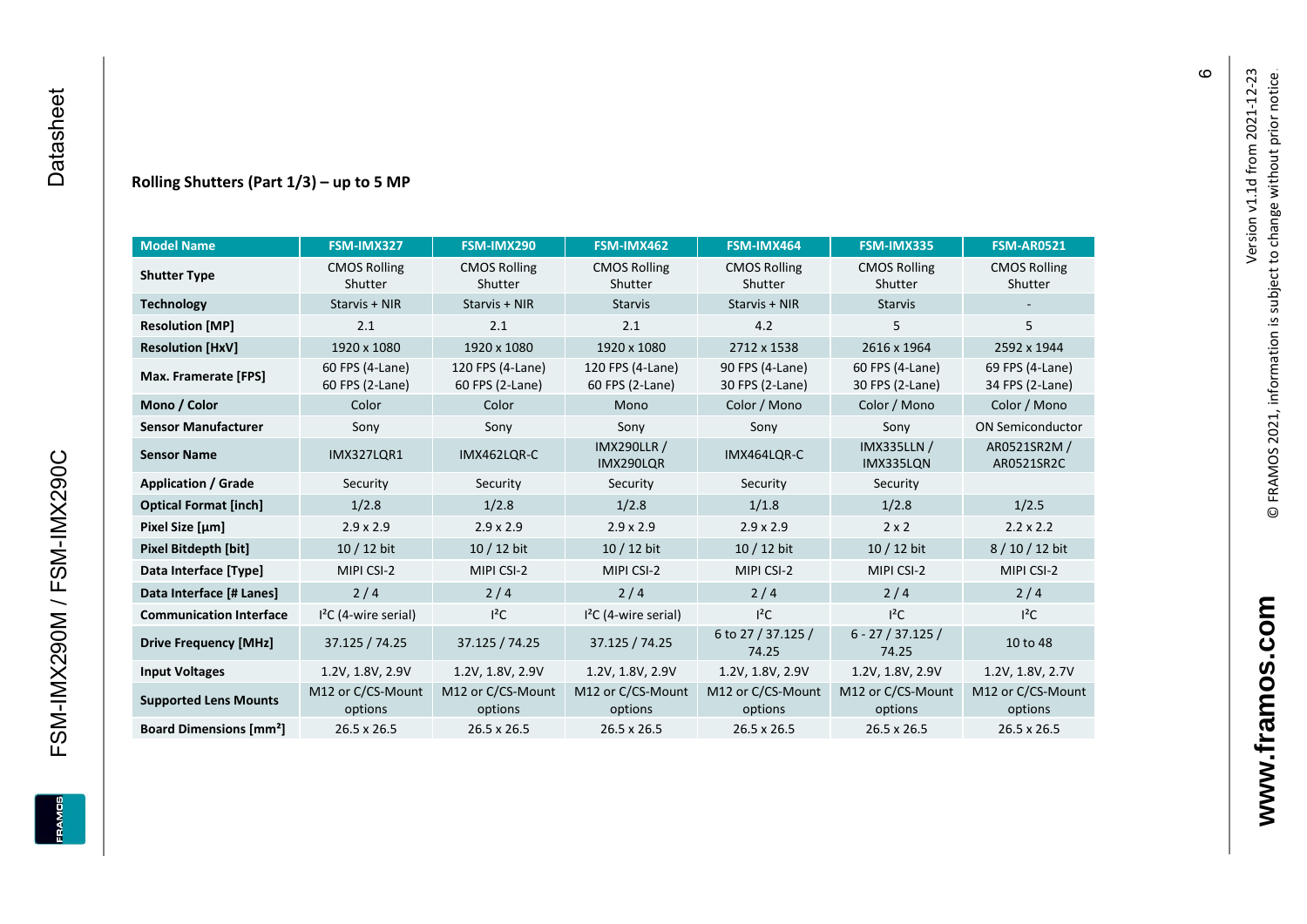#### **Rolling Shutters (Part 2/ 3 ) – 8 MP**

| <b>Model Name</b>                                     | FSM-IMX334                      | FSM-IMX485                         | <b>FSM-IMX585</b>                    | FSM-IMX678                         | FSM-IMX415                         | <b>FSM-IMX715</b>                  |
|-------------------------------------------------------|---------------------------------|------------------------------------|--------------------------------------|------------------------------------|------------------------------------|------------------------------------|
| <b>CMOS Rolling</b><br><b>Shutter Type</b><br>Shutter |                                 | <b>CMOS Rolling</b><br>Shutter     | <b>CMOS Rolling</b><br>Shutter       | <b>CMOS Rolling</b><br>Shutter     | <b>CMOS Rolling</b><br>Shutter     | <b>CMOS Rolling</b><br>Shutter     |
| <b>Technology</b>                                     | <b>Starvis</b>                  | Starvis + NIR                      | Starvis2                             | Starvis2                           | Starvis + NIR                      | Starvis + NIR                      |
| <b>Resolution [MP]</b>                                | 8.3                             | 8.3                                | 8.3                                  | 8.3                                | 8.4                                | 8.4                                |
| <b>Resolution [HxV]</b>                               | 3864 x 2180                     | 3864 x 2180                        | 3856 x 2180                          | 3856 x 2180                        | 3864 x 2192                        | 3864 x 2192                        |
| Max. Framerate [FPS]                                  | 60 FPS (4-Lane)                 | 72 FPS (4-Lane)<br>38 FPS (2-Lane) | 90.1 FPS (4-Lane)<br>30 FPS (2-Lane) | 72 FPS (4-Lane)<br>30 FPS (2-Lane) | 90 FPS (4-Lane)<br>44 FPS (2-Lane) | 90 FPS (4-Lane)<br>44 FPS (2-Lane) |
| Mono / Color                                          | Color / Mono                    | Color                              | Color                                | Color / Mono                       | Color                              | Color                              |
| <b>Sensor Manufacturer</b>                            | Sony                            | Sony                               | Sony                                 | Sony                               | Sony                               | Sony                               |
| <b>Sensor Name</b>                                    | <b>IMX334LLR /</b><br>IMX334LQR | <b>IMX485LQJ</b>                   | IMX585AAQJ1-C                        | IMX678AAQR1                        | IMX415-AAQR                        | IMX715AAQR1                        |
| <b>Application / Grade</b>                            | Security                        | Security                           | Security                             | Security                           | Security                           | Security                           |
| <b>Optical Format [inch]</b>                          | 1/1.8                           | 1/1.2                              | 1/1.2<br>1/1.8                       |                                    | 1/2.8                              | 1/2.8                              |
| Pixel Size [µm]                                       | $2 \times 2$                    | $2.9 \times 2.9$                   | $2.9 \times 2.9$                     | $2 \times 2$                       | $1.45 \times 1.45$                 | $1.45 \times 1.45$                 |
| <b>Pixel Bitdepth [bit]</b>                           | 10 / 12 bit                     | 10 / 12 bit                        | 10 / 12 bit                          | 10 / 12 bit                        | 10 / 12 bit                        | $10/12$ bit                        |
| Data Interface [Type]                                 | MIPI CSI-2                      | MIPI CSI-2                         | MIPI CSI-2                           | MIPI CSI-2                         | MIPI CSI-2                         | MIPI CSI-2                         |
| Data Interface [# Lanes]                              | 4                               | 2/4                                | 2/4                                  | 2/4                                | 2/4                                | 2/4                                |
| <b>Communication Interface</b>                        | $I^2C$                          | $I^2C$                             | $I^2C$                               | $I^2C$                             | $I^2C$                             | $I^2C$                             |
| <b>Drive Frequency [MHz]</b>                          | $6 - 27 / 37.125 /$<br>74.25    | 6 to 27 / 37.125 /<br>74.25        | 6 to 27 / 37.125 /<br>72/74.25       | $6 - 27 / 37.125 /$<br>74.25       | 24 / 27 / 37.125 /<br>72/74.25     | 24 / 27 / 37.125 /<br>72/74.25     |
| <b>Input Voltages</b>                                 | 1.2V, 1.8V, 2.9V                | 1.2V, 1.8V, 2.9V                   | 1.1V, 1.8V, 3.3V                     | 1.1V, 1.8V, 3.3V                   | 1.1V, 1.8V, 2.9V                   | 1.1V, 1.8V, 2.9V                   |
| <b>Supported Lens Mounts</b>                          | M12 or C/CS-<br>Mount options   | C/CS-Mount option                  | C/CS-Mount option                    | M12 or C/CS-<br>Mount options      | M12 or C/CS-<br>Mount options      | M12 or C/CS-<br>Mount options      |
| <b>Board Dimensions [mm<sup>2</sup>]</b>              | 26.5 x 26.5                     | $26.5 \times 26.5$                 | $26.5 \times 26.5$                   | 26.5 x 26.5                        | 26.5 x 26.5                        | 26.5 x 26.5                        |

 $\overline{r}$ 

FSM-IMX290M / FSM-IMX290C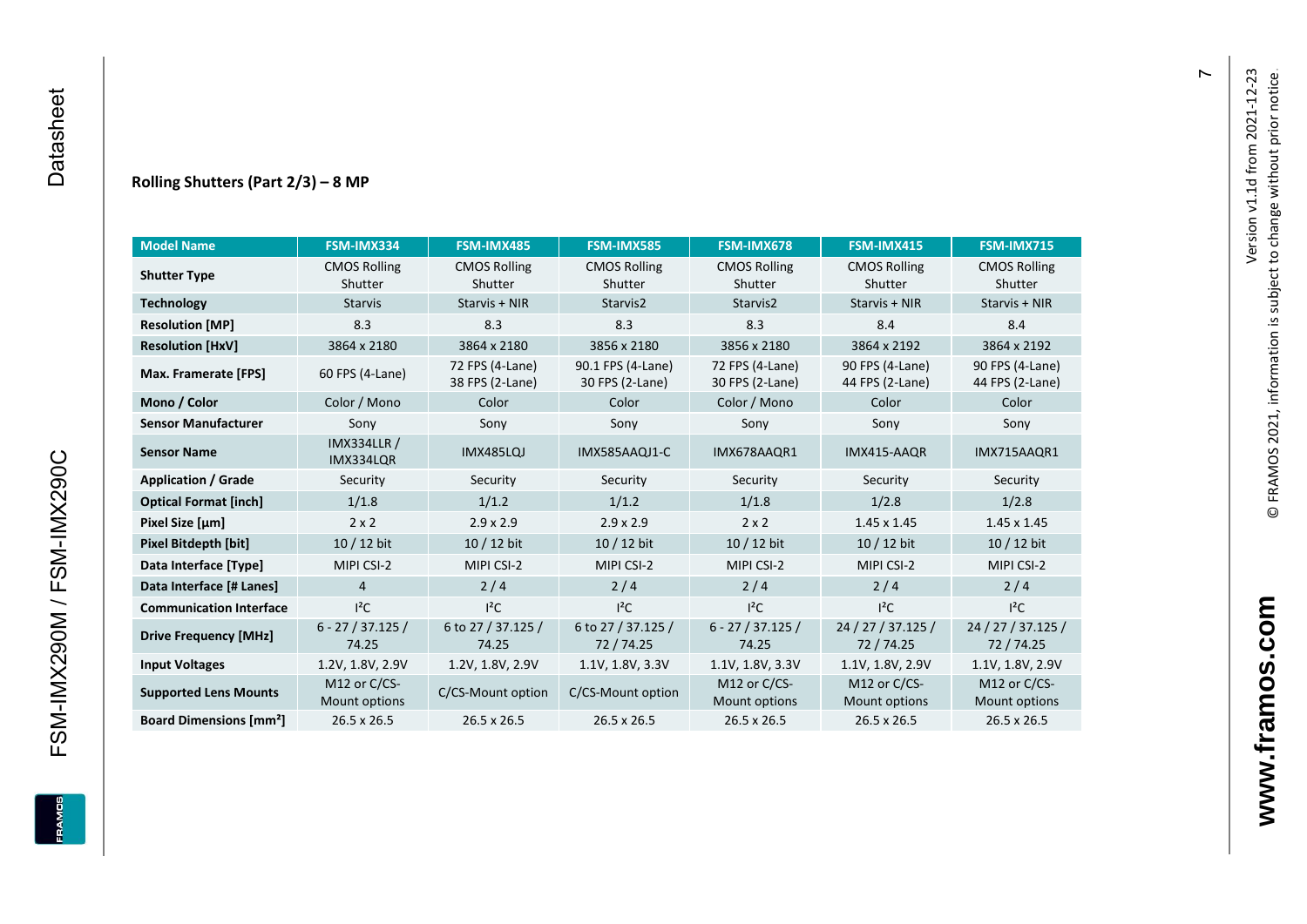| <b>Model Name</b>                        | FSM-IMX412                               | FSM-IMX577                               | FSM-IMX477                               | <b>FSM-AR1335</b>                    | FSM-IMX283                  |
|------------------------------------------|------------------------------------------|------------------------------------------|------------------------------------------|--------------------------------------|-----------------------------|
| <b>Shutter Type</b>                      | <b>CMOS Rolling Shutter</b>              | <b>CMOS Rolling Shutter</b>              | <b>CMOS Rolling Shutter</b>              | <b>CMOS Rolling Shutter</b>          | <b>CMOS Rolling Shutter</b> |
| <b>Technology</b>                        | <b>Starvis</b>                           | <b>Starvis</b>                           | <b>Starvis</b>                           |                                      | <b>Starvis</b>              |
| <b>Resolution [MP]</b>                   | 12.3                                     | 12.3                                     | 12.3                                     | 13.1                                 | 20.2                        |
| <b>Resolution [HxV]</b>                  | 4056 x 3040                              | 4056 x 3040                              | 4056 x 3040                              | 4208 x 3120                          | 5496 x 3694                 |
| Max. Framerate [FPS]                     | 59.9 FPS (4-Lane)<br>30 FPS (2-Lane)     | 59.9 FPS (4-Lane)<br>30 FPS (2-Lane)     | 59.9 FPS (4-Lane)<br>30 FPS (2-Lane)     | 27.2 FPS (4-Lane)<br>13 FPS (2-Lane) | 24.7 FPS (4-Lane)           |
| Mono / Color                             | Color                                    | Color                                    | Color                                    | Color                                | Color                       |
| <b>Sensor Manufacturer</b>               | Sony                                     | Sony                                     | Sony                                     | <b>ON Semiconductor</b>              | Sony                        |
| <b>Sensor Name</b>                       | IMX412-AACK                              | IMX477-AAPK                              | IMX577-AACK                              | AR1335CSSM /<br>AR1335CSSC           | <b>IMX283CQJ</b>            |
| <b>Application / Grade</b>               | Security                                 | Security                                 | Security                                 | Industrial                           | Audio/Video                 |
| <b>Optical Format [inch]</b>             | 1/2.3                                    | 1/2.3                                    | 1/2.3                                    | 1/3.2                                | 1                           |
| Pixel Size [µm]                          | $1.55 \times 1.55$                       | $1.55 \times 1.55$                       | $1.55 \times 1.55$                       | $1.1 \times 1.1$                     | $2.4 \times 2.4$            |
| Pixel Bitdepth [bit]                     | $10/12$ bit                              | 8/10/12 bit                              | 8/10/12 bit                              | 8 / 10 bit                           | $10/12$ bit                 |
| Data Interface [Type]                    | MIPI CSI-2                               | MIPI CSI-2                               | MIPI CSI-2                               | MIPI CSI-2                           | MIPI CSI-2                  |
| Data Interface [# Lanes]                 | 2/4                                      | 2/4                                      | 2/4                                      | 2/4                                  | $\overline{4}$              |
| <b>Communication Interface</b>           | $I2C$ (CCI)                              | $I2C$ (CCI)                              | $I2C$ (CCI)                              | $l^2C$                               | $I^2C$                      |
| <b>Drive Frequency [MHz]</b>             | 6/12/18/27                               | 6 to 27                                  | 6 to 27                                  | 6 to 48                              | 6 to 27                     |
| <b>Input Voltages</b>                    | 1.05V, 1.8V, 2.75V                       | 1.05V, 1.8V, 2.8V                        | 1.05V, 1.8V, 2.8V                        | 1.2V, 1.8V, 2.7V                     | 1.2V, 1.8V, 2.9V            |
| <b>Supported Lens Mounts</b>             | M <sub>12</sub> or<br>C/CS-Mount options | M <sub>12</sub> or<br>C/CS-Mount options | M <sub>12</sub> or<br>C/CS-Mount options | M12 or<br>C/CS-Mount options         | C/CS-Mount option           |
| <b>Board Dimensions [mm<sup>2</sup>]</b> | $26.5 \times 26.5$                       | $26.5 \times 26.5$                       | $26.5 \times 26.5$                       | 26.5 x 26.5                          | 26.5 x 26.5                 |

 $\infty$ 

FSM-IMX290M / FSM-IMX290C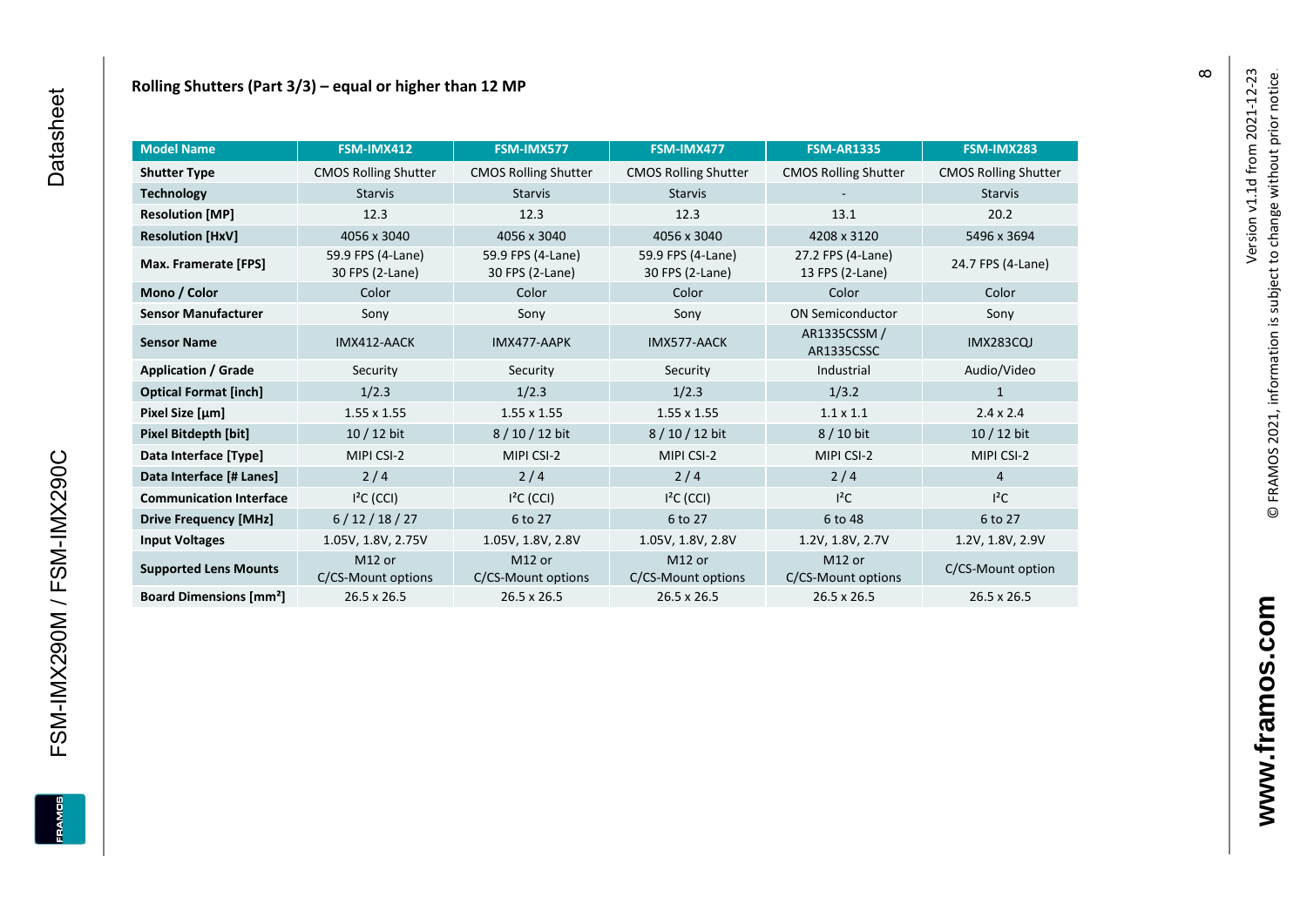#### **[1.2.2](#page-0-7) Sub -LVDS, SLVS and SLVS -EC Modules**

| <b>Model Name</b>                        | FSM-IMX264                 | FSM-IMX304                 | FSM-IMX530                                            |
|------------------------------------------|----------------------------|----------------------------|-------------------------------------------------------|
| <b>Shutter Type</b>                      | <b>CMOS Global Shutter</b> | <b>CMOS Global Shutter</b> | <b>CMOS Global Shutter</b>                            |
| <b>Technology</b>                        | Pregius (Gen2)             | Pregius (Gen2)             | Pregius S (Gen4)                                      |
| <b>Resolution [MP]</b>                   | 5.1                        | 12.4                       | 24.5                                                  |
| <b>Resolution [HxV]</b>                  | 2464 x 2056                | 4112 x 3008                | 5328 x 4608                                           |
| Max. Framerate [FPS]                     | CSI-2: 35.7 FPS (4-Lane)   | CSI-2: 23.4 FPS (4-Lane)   | SLVS-EC: 106.9 FPS (8-Lane)<br>CSI-2: 30 FPS (4-Lane) |
| Mono / Color                             | Color / Mono               | Color / Mono               | Color / Mono                                          |
| <b>Sensor Manufacturer</b>               | Sony                       | Sony                       | Sony                                                  |
| <b>Sensor Name</b>                       | IMX264LLR / IMX264LQR      | IMX304LLR / IMX304LQR      | IMX530-AAMJ / IMX530-AAQJ                             |
| <b>Application / Grade</b>               | Industrial                 | Industrial                 | Industrial                                            |
| <b>Optical Format [inch]</b>             | 2/3                        | 1.1                        | 1.2                                                   |
| Pixel Size [µm]                          | $3.45 \times 3.45$         | $3.45 \times 3.45$         | $2.74 \times 2.74$                                    |
| Pixel Bitdepth [bit]                     | 12 bit                     | 12 bit                     | $8/10/12$ bit                                         |
| Data Interface [Type]                    | SubLVDS                    | SubLVDS                    | SLVS, SLVS-EC                                         |
| Data Interface [# Lanes]                 | $\overline{4}$             | 4/8                        | 1/2/4/8                                               |
| <b>Communication Interface</b>           | $I2C$ (4-wire serial)      | $I2C$ (4-wire serial)      | $I2C$ (4-wire serial)                                 |
| <b>Drive Frequency [MHz]</b>             | 37.125 / 54 / 74.25        | 37.125 / 54 / 74.25        | 37.125 / 54 / 74.25                                   |
| <b>Input Voltages</b>                    | 1.2V, 1.8V, 3.3V           | 1.2V, 1.8V, 3.3V           | 1.1V, 1.8V, 2.9V, 3.3V                                |
| <b>Supported Lens Mounts</b>             | C/CS-Mount option          | C/CS-Mount option          | C/CS-Mount option                                     |
| <b>Board Dimensions [mm<sup>2</sup>]</b> | 28 x 28                    | 28 x 28                    | 28 x 28                                               |

FSM-IMX290M / FSM-IMX290C Datasheet

<span id="page-10-0"></span>FSM-IMX290M / FSM-IMX290C

Datasheet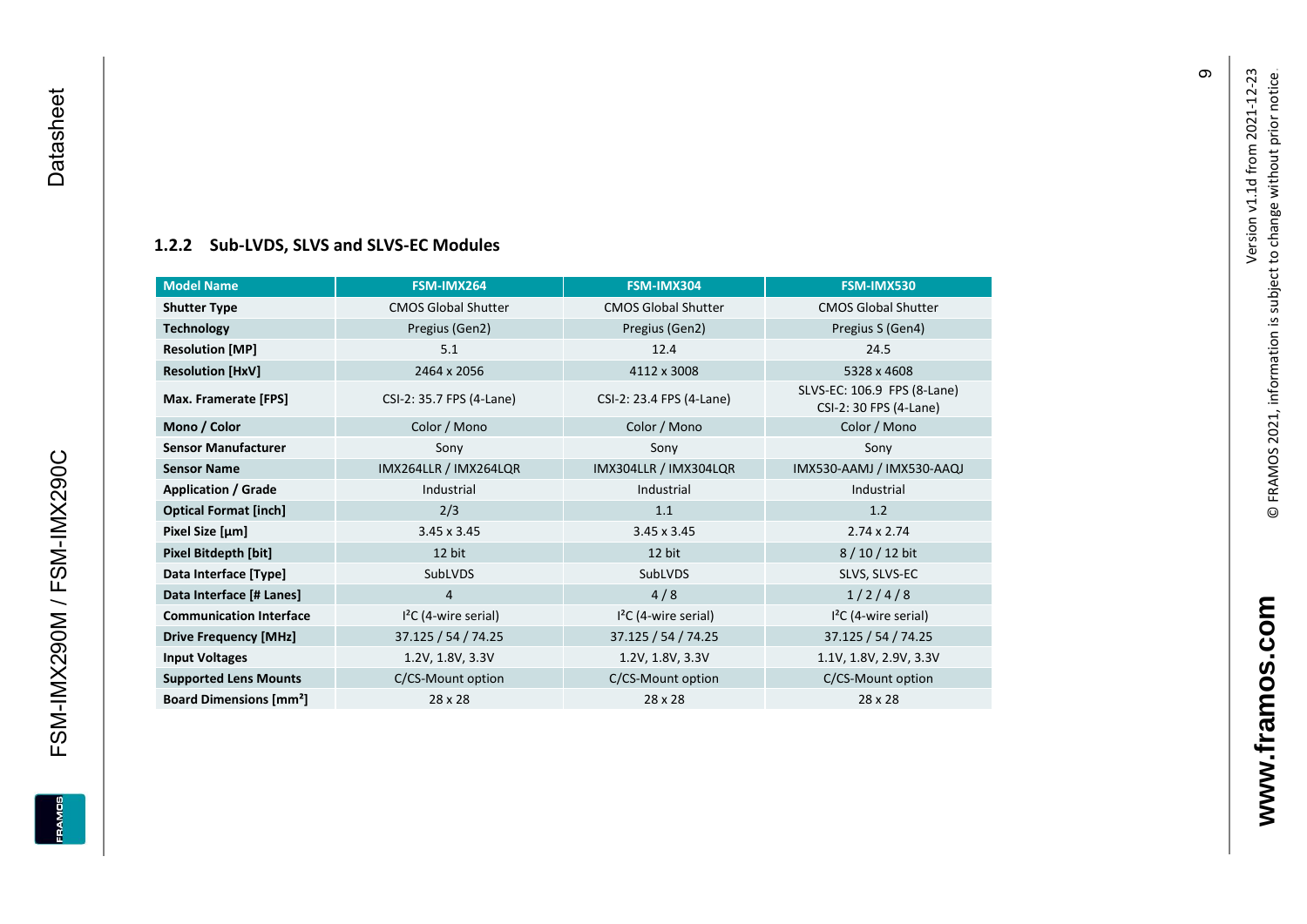### <span id="page-11-0"></span>**2 Software Package and Drivers**

As FRAMOS we know that the getting started with a new technology is the biggest challenge. The idea behind the Software Package is to enable embedded software engineers to get quickly to a streaming system and provide at the same time all tools that are needed to extend and adapt it according the individual needs of the application.

#### **What the software package and driver are:**

- A reference for a custom sensor implementation
- Demonstrating how to use the required interfaces
- Demonstrating how to communicate with the image sensor
- Demonstrating how to generaly initialize and configure the image sensor
- Provide initial image streaming output to the user space
- Demonstrating how to run basic image processing on pixel data

#### **Supported Processor Platforms**

The table below shows which platforms are supported by the standard driver package, and how many FSMs can at maximum be operated in parallel.

| <b>Sensor Module</b> | <b>NVIDIA</b><br><b>Jetson TX2</b> | <b>NVIDIA</b><br><b>AGX Xavier</b> | <b>NVIDIA</b><br><b>Jetson Nano,</b><br><b>TX2 NX, Xavier</b><br><b>NX</b> | <b>DragonBoard</b><br>410c | 96Boards<br><b>Consumer</b><br><b>Edition</b> | <b>Xilinx</b><br><b>Development</b><br><b>Boards</b> |
|----------------------|------------------------------------|------------------------------------|----------------------------------------------------------------------------|----------------------------|-----------------------------------------------|------------------------------------------------------|
| <b>FSM-AR0144</b>    | $\overline{4}$                     |                                    | $\overline{2}$                                                             |                            |                                               |                                                      |
| <b>FSM-AR0521</b>    | $\overline{4}$                     |                                    | $\overline{2}$                                                             | $\overline{2}$             |                                               |                                                      |
| <b>FSM-AR1335</b>    | 4                                  |                                    | $\overline{2}$                                                             |                            |                                               |                                                      |
| FSM-HDP230           | $\overline{4}$                     | $\overline{4}$                     | $\overline{2}$                                                             |                            |                                               |                                                      |
| FSM-IMX264           | $\overline{2}$                     | $\overline{4}$                     | $\overline{\phantom{a}}$                                                   |                            |                                               |                                                      |
| FSM-IMX283           | $\overline{2}$                     | $\overline{4}$                     | $\overline{\phantom{a}}$                                                   |                            |                                               |                                                      |
| FSM-IMX290           | 4                                  |                                    | $\overline{2}$                                                             | $\overline{2}$             |                                               |                                                      |
| FSM-IMX296           | 4                                  |                                    | $\overline{2}$                                                             | $\overline{2}$             |                                               |                                                      |
| FSM-IMX297           | 4                                  |                                    | $\overline{2}$                                                             |                            |                                               |                                                      |
| FSM-IMX304           | $\overline{2}$                     | $\overline{4}$                     | $\overline{\phantom{a}}$                                                   |                            |                                               |                                                      |
| FSM-IMX327           | 4                                  |                                    | $\overline{2}$                                                             | $\overline{2}$             |                                               |                                                      |
| FSM-IMX334           | $\overline{2}$                     | $\overline{4}$                     | $\overline{\phantom{0}}$                                                   |                            |                                               | HW only, driver development                          |
| FSM-IMX335           | 4                                  |                                    | $\overline{2}$                                                             |                            |                                               | on project basis.                                    |
| FSM-IMX412           | $\overline{4}$                     |                                    | $\overline{2}$                                                             | $\overline{2}$             |                                               |                                                      |
| FSM-IMX415           | $\overline{4}$                     |                                    | $\overline{2}$                                                             |                            |                                               |                                                      |
| FSM-IMX462           | $\overline{4}$                     |                                    | $\overline{2}$                                                             |                            |                                               |                                                      |
| FSM-IMX464           | 4                                  |                                    | $\overline{2}$                                                             |                            |                                               |                                                      |
| FSM-IMX477           | 4                                  |                                    | $\overline{2}$                                                             |                            |                                               |                                                      |
| FSM-IMX485           | 4                                  |                                    | $\overline{2}$                                                             |                            |                                               |                                                      |
| FSM-IMX565           | $\overline{4}$                     |                                    | $\overline{2}$                                                             |                            |                                               |                                                      |
| FSM-IMX577           | $\overline{4}$                     |                                    | $\overline{2}$                                                             |                            |                                               |                                                      |
| FSM-IMX585           | $\overline{4}$                     |                                    | $\overline{2}$                                                             |                            |                                               |                                                      |
| FSM-IMX678           | 4                                  |                                    | $\overline{2}$                                                             |                            |                                               |                                                      |
| FSM-IMX715           | $\overline{4}$                     |                                    | $\overline{2}$                                                             |                            |                                               |                                                      |
| FSM-IMX530           | $\overline{2}$                     | $\overline{4}$                     |                                                                            |                            |                                               | 1 <sup>1</sup>                                       |

*Table 1: Ecosystem Software Package - Supported number of FSMs per processing board*

<sup>1</sup> SLVS-EC based FPGA reference implementation as part of the SLVS-EC RX IP Core offering.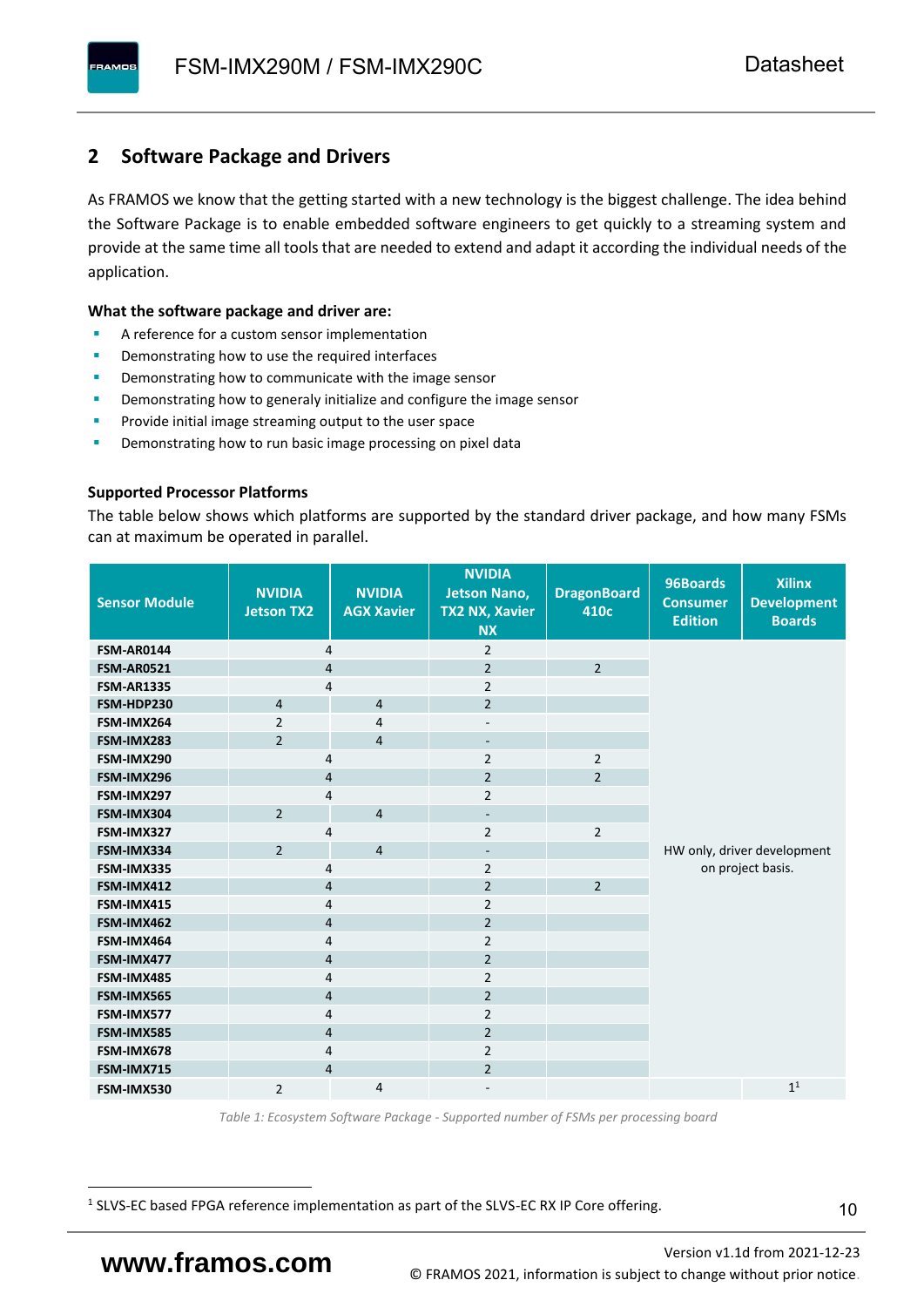#### <span id="page-12-0"></span>**2.1 Reference Software: NVIDIA Jetson Family**

The software package provided with the Development Kits of the FRAMOS Sensor Module Ecosystem provided for NVIDIA Jetson platforms provides a reference implementation of sensor and device drivers for MIPI CSI-2. It contains a minimum feature set demonstrating how to utilize the platform specific data interface and communication implementation, as well as the initialization of the image sensor and implementation of basic features.

#### **Package Content:**

- Platform and device drivers with Linux for Tegra Support
- V4L2 based subdevice drivers (low-level C API)
- Streamlined V4L2 library (LibSV) providing generic C/C++ API
- Display Examples:
	- OpenCV (Software)
	- LibArgus (Hardware)

#### **Supported Devices:**

- NVIDIA Jetson Nano Developer Kit (B01)
- **NVIDIA Jetson TX2 Developer Kit**
- NVIDIA Jetson TX2 NX Developer Kit
- **NVIDIA Jetson Xavier NX Developer Kit**
- **NVIDIA Jetson AGX Xavier Developer Kit**

#### <span id="page-12-1"></span>**2.1.1 Platform and Sensor Device Drivers**

The driver divides into two main parts that are configured in separate ways – the Image Modes and the General Features of the image sensor.

#### **Image Modes**

These are major attributes that have impact to the image data stream formatting. They require a static preconfiguration within the device tree (DT):

- Image / streaming resolution
- Pixel format / bit depth
- Data rate / lane configuration

Each driver provides access to  $3 - 5$  pre-built configurations, reflecting the main operation modes of the imager. Beside the full resolution, that is always available, they allow to receive image streams in common video resolutions like VGA, Full HD and UHD as they are supported or make sense by the imagers, and utilize sensor features like ROI and binning.

They act as an example for implementation and usage and are available as source. Due to the size limitation of the device tree, it is not possible to integrate an extensive set of options.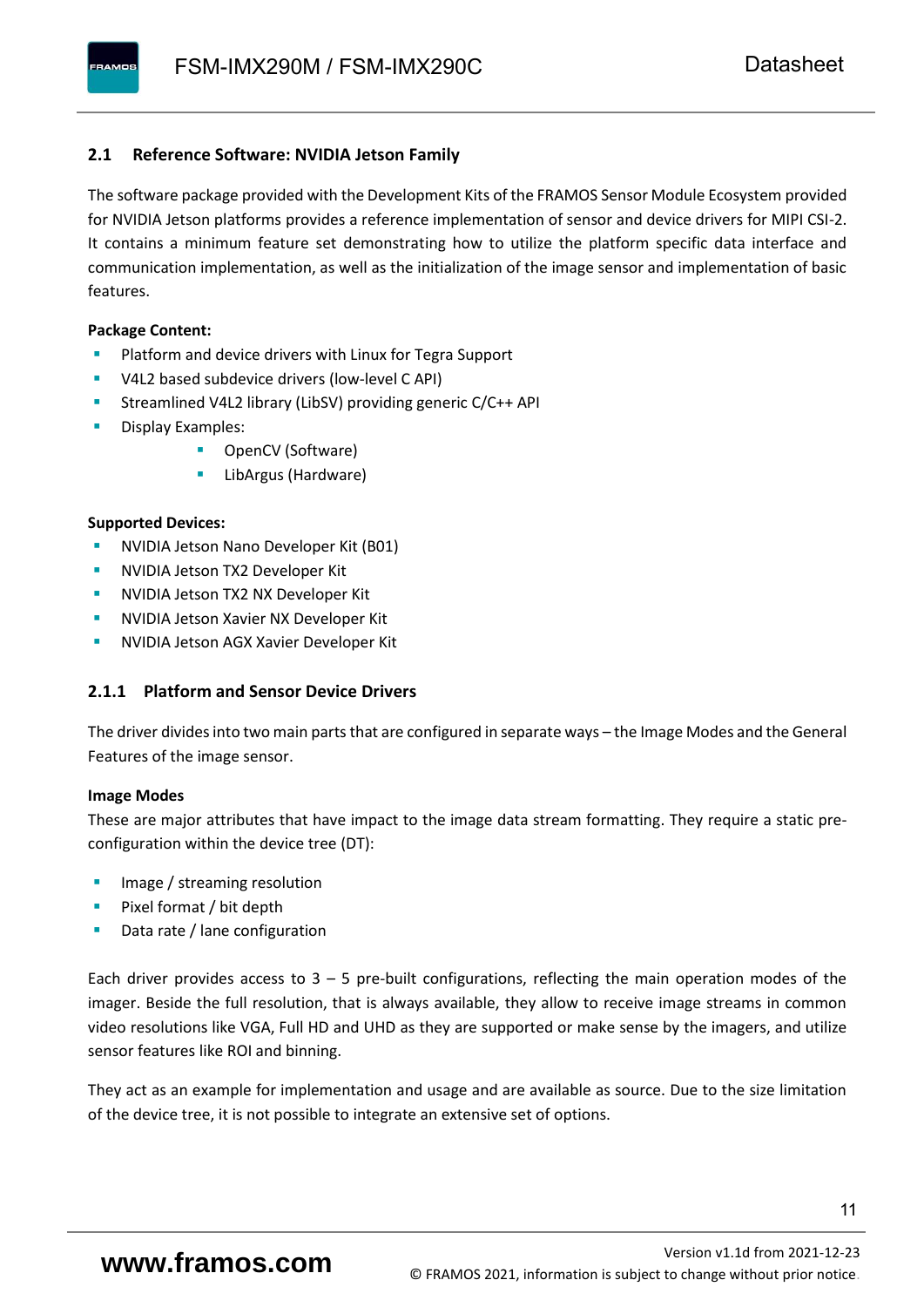#### **General Features**

These are attributes of the image sensor that do not manipulate the data stream formatting. The drivers provided with the Software Pack integrate the sensor features as shown in the table below.

| <b>Pre-Implemented</b><br><b>Features per</b><br><b>Model</b> | Gain (Analog / Digital) | <b>Frame Rate</b> | Exposure Time | Flip / Mirror | <b>IS Mode (Master / Slave)</b> | Sensor Mode ID | <b>Test Pattern Output</b> | <b>Black Level</b> | <b>HDR Output</b> | <b>Broadcast</b> | Data Rate | <b>Synchronizing Master</b> |                           |
|---------------------------------------------------------------|-------------------------|-------------------|---------------|---------------|---------------------------------|----------------|----------------------------|--------------------|-------------------|------------------|-----------|-----------------------------|---------------------------|
| <b>FSM-AR0144</b>                                             |                         |                   |               |               |                                 |                |                            |                    |                   |                  |           |                             |                           |
| <b>FSM-AR0521</b>                                             |                         |                   |               |               |                                 |                |                            |                    |                   |                  |           |                             |                           |
| <b>FSM-AR1335</b>                                             |                         |                   |               |               |                                 |                |                            |                    |                   |                  |           |                             |                           |
| FSM-HDP230                                                    |                         |                   |               |               |                                 |                |                            |                    |                   |                  |           |                             |                           |
| FSM-IMX264                                                    |                         |                   |               |               |                                 |                |                            |                    |                   |                  |           |                             |                           |
| FSM-IMX283                                                    |                         |                   |               |               |                                 |                |                            |                    |                   |                  |           |                             |                           |
| FSM-IMX290                                                    |                         |                   |               |               |                                 |                |                            |                    |                   |                  |           |                             |                           |
| FSM-IMX296                                                    |                         |                   |               |               |                                 |                |                            |                    |                   |                  |           |                             |                           |
| FSM-IMX297                                                    |                         |                   |               |               |                                 |                |                            |                    |                   |                  |           |                             |                           |
| FSM-IMX304                                                    |                         |                   |               |               |                                 |                |                            |                    |                   |                  |           |                             |                           |
| FSM-IMX327                                                    |                         |                   |               |               |                                 |                |                            |                    |                   |                  |           |                             |                           |
| FSM-IMX334                                                    |                         |                   |               |               |                                 |                |                            |                    |                   |                  |           |                             |                           |
| FSM-IMX335                                                    |                         |                   |               |               |                                 |                |                            |                    |                   |                  |           |                             |                           |
| FSM-IMX412                                                    |                         |                   |               |               |                                 |                |                            |                    |                   |                  |           |                             |                           |
| FSM-IMX415                                                    |                         |                   |               |               |                                 |                |                            |                    |                   |                  |           |                             |                           |
| FSM-IMX462                                                    |                         |                   |               |               |                                 |                |                            |                    |                   |                  |           |                             | V4L (libsv) and libargus  |
| FSM-IMX464                                                    |                         |                   |               |               |                                 |                |                            |                    |                   |                  |           |                             | V4L (libsv)               |
| FSM-IMX477                                                    |                         |                   |               |               |                                 |                |                            |                    |                   |                  |           |                             | Not Supported/Implemented |
| FSM-IMX485                                                    |                         |                   |               |               |                                 |                |                            |                    |                   |                  |           |                             |                           |
| FSM-IMX530                                                    |                         |                   |               |               |                                 |                |                            |                    |                   |                  |           |                             |                           |
| FSM-IMX565                                                    |                         |                   |               |               |                                 |                |                            |                    |                   |                  |           |                             |                           |
| FSM-IMX577                                                    |                         |                   |               |               |                                 |                |                            |                    |                   |                  |           |                             |                           |
| FSM-IMX565                                                    |                         |                   |               |               |                                 |                |                            |                    |                   |                  |           |                             |                           |
| FSM-IMX585                                                    |                         |                   |               |               |                                 |                |                            |                    |                   |                  |           |                             |                           |
| FSM-IMX678                                                    |                         |                   |               |               |                                 |                |                            |                    |                   |                  |           |                             |                           |
| FSM-IMX715                                                    |                         |                   |               |               |                                 |                |                            |                    |                   |                  |           |                             |                           |

*Table 2: Supported sensor features on NVIDIA Jetson Family*

Further features, as they are supported by the image sensor, can be integrated into the driver sources using the image sensor datasheet.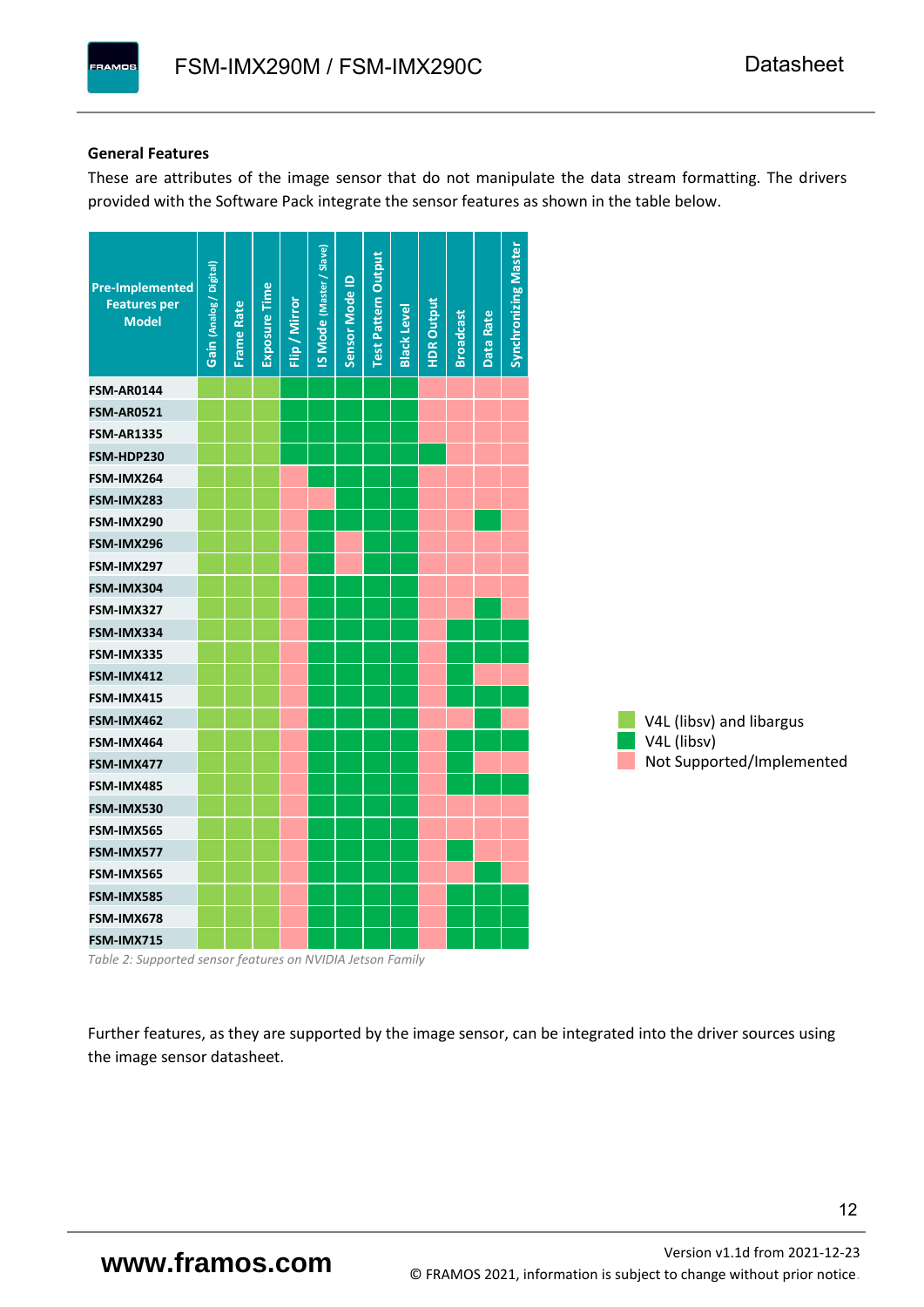#### <span id="page-14-0"></span>**2.1.2 Image Pre-Processing Examples**

The provided image processing examples show the general mechanisms of data handling for an image processing using 3<sup>rd</sup>-party libraries. The OpenCV example provides data that is raw (mono) or demosaiced (color) and not further optimized for visual experience, while the LibArgus examples leverages the discrete ISP (Image Signal Processor) inside the Jetson SoC to optimize image reproduction.

#### **Argus Camera Example:**

- Using hard ISP in NVIDIA Jetson SoCs, most performant option for image preprocessing
- Only applicable for color sensors (color processing can't be disabled)
- Most performant option
- Utilizing libArgus closed source library, support and tuning on individual basis through FRAMOS
- Example Implementation: Shows Demo Tuning per FSM Devkit

|                               | <b>Xavier</b><br>(AGX, NX) | Tegra X2<br>(TX2, TX2 NX) | Tegra X1<br>(TX1, Nano) |
|-------------------------------|----------------------------|---------------------------|-------------------------|
|                               | <b>Performance</b>         |                           |                         |
| Max. # of streams through ISP | 16                         | 12                        | 6                       |
| Pixel Bandwidth (max.)        | 2 Gpix/s                   | $1.4$ Gpix/s              | $1.4$ Gpix/s            |
| Image Resolution (max.)       | 64 MP                      | 24 MP                     | 24 MP                   |
| Image Width (max.)            | 6144 px                    | 6144 px                   | 6144 px                 |

*Table 3: ISP capabilities / limitations of NVIDIA Jetson Family*

The software package provided with our FSM Devkits contains a functionally and performance limited example configuration for the Jetson ISP. The configuration is sensor and lens related and demonstrates the combination of our standard kit in environments that are illuminated with fluorescent light, like in office or laboratory.

|                                                                   | <b>Supported Features in Default Configuration</b> |  |  |  |  |
|-------------------------------------------------------------------|----------------------------------------------------|--|--|--|--|
| Lens Considered (Type)                                            | Yes (Devkit Lens)                                  |  |  |  |  |
| IR Cut Filter (Type)                                              | Yes (650nm/50%)                                    |  |  |  |  |
| <b>Sensor Configuration</b>                                       | <b>Driver Default</b>                              |  |  |  |  |
| <b>Demosaic</b>                                                   | Yes <sup>2</sup>                                   |  |  |  |  |
| <b>Black Level Compensation</b>                                   | <b>Yes (Calibrated)</b>                            |  |  |  |  |
| <b>Bad Pixel Correction</b>                                       | <b>Yes (Calibrated)</b>                            |  |  |  |  |
| <b>Color Correction</b>                                           | <b>Yes (Calibrated)</b>                            |  |  |  |  |
| Auto White Balance (A, TL84, D65)                                 | Limited (Calibrated for TL84 only)                 |  |  |  |  |
| <b>Manual White Balancing</b>                                     | Limited (Not Calibrated)                           |  |  |  |  |
| Lens Shading / Falloff Correction                                 | Limited (Calibrated for Devkit lens)               |  |  |  |  |
| <b>Noise Reduction</b>                                            | Limited (Not Calibrated)                           |  |  |  |  |
| <b>Sharpening</b>                                                 | Limited (Not Calibrated)                           |  |  |  |  |
| Auto Exposure, Gain, Gamma,<br><b>Color/Tone, Contrast Tuning</b> | <b>Requires Application Specific Tuning</b>        |  |  |  |  |

*Table 4: Default tuning of NVIDIA Jetson, supplied with FSM Devkits*

13

<sup>&</sup>lt;sup>2</sup> Demosaicing is always active and can't be disabled. For monochrome sensors refer to libSV to bypass the ISP.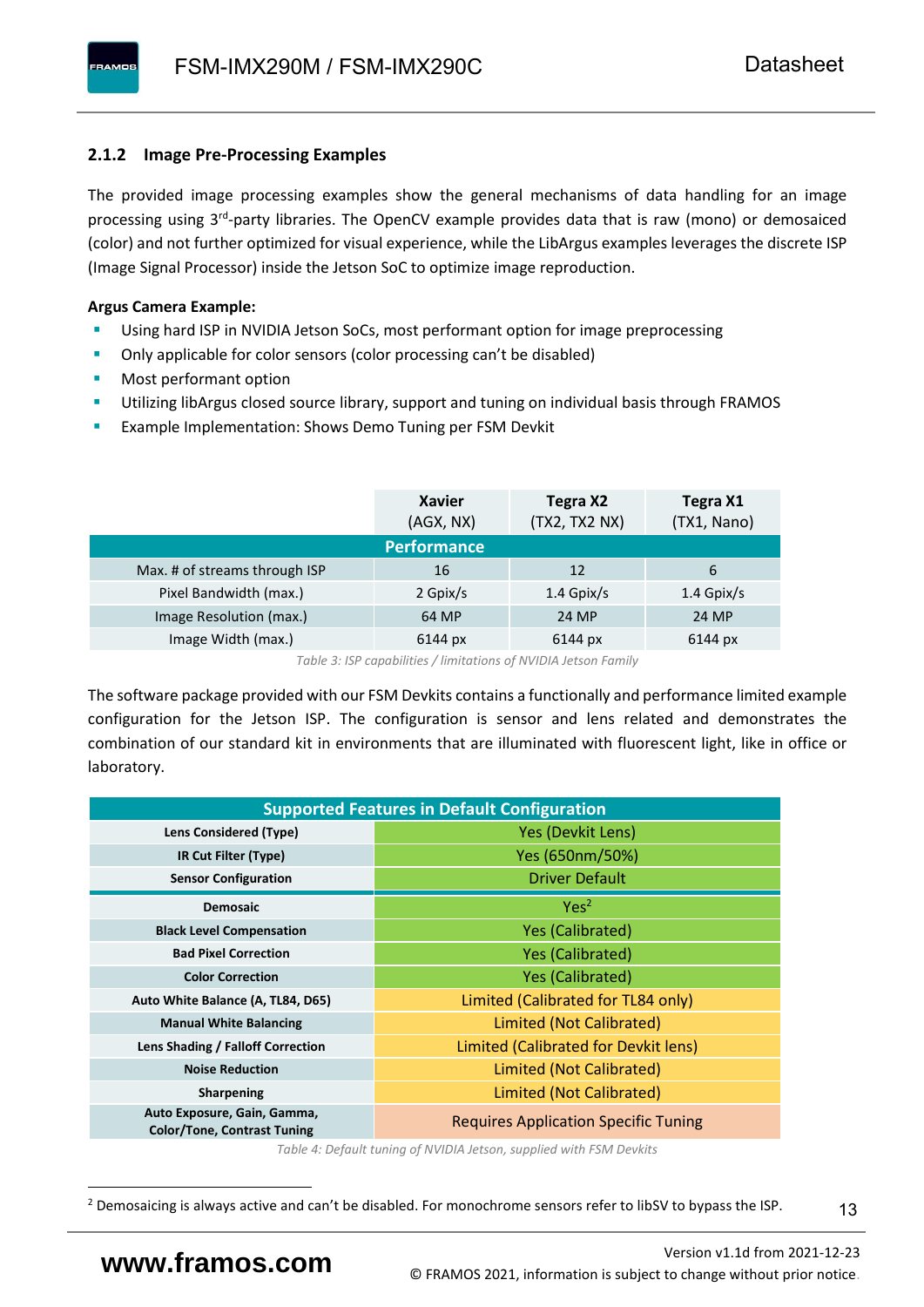To archive best performance and stable results also in variable lighting conditions, a fully featured calibration will be required. As NVIDIA camera partner, FRAMOS provides full ISP configurations for standard setups on request. Further, full custom calibration services considering lens and application specific requirements for sophisticated applications are provided on per project basis.

#### **OpenCV Example:**

- Open software library
- Easy to use and large feature set
- **•** Very resource hungry (CPU)
- Not recommended for pre-processing
- **Example Implementation: Demosaicing, Displaying**

Due to limited performance and extreme resource utilization, the image processing support utilizing the CPU will not be further enhanced.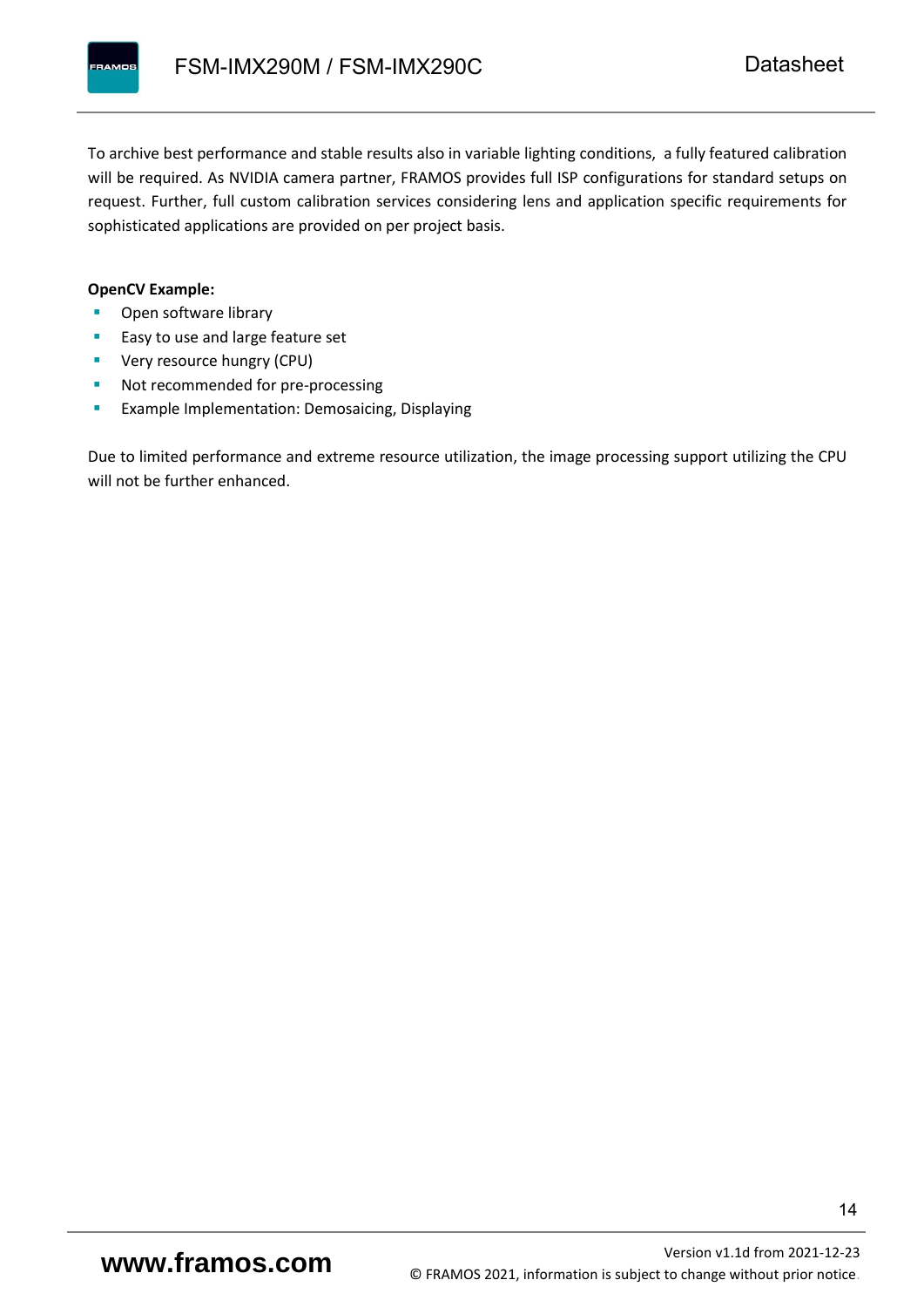#### <span id="page-16-0"></span>**3 Ecosystem Compatibility Matrix**

#### <span id="page-16-1"></span>**3.1 Hardware Support**

**PAMOS** 

The following matrix shows the compatibility of FSMs, FSAs and FPAs to each other. The FSAs differentiate to each other by supplied voltages, power up sequence, generated clock (oscillator) and physical attributes.

|            |                                                         | FSM-IMX290<br>FSM-IMX327                                             |                                                         |                                                         |                                                         |                                            |                                                         |                                                         |                                                         |
|------------|---------------------------------------------------------|----------------------------------------------------------------------|---------------------------------------------------------|---------------------------------------------------------|---------------------------------------------------------|--------------------------------------------|---------------------------------------------------------|---------------------------------------------------------|---------------------------------------------------------|
|            |                                                         | FSM-IMX334<br>FSM-IMX335                                             |                                                         |                                                         |                                                         |                                            |                                                         |                                                         |                                                         |
|            |                                                         | FSM-IMX412 FSM-IMX462<br>FSM-IMX477 FSM-IMX464                       |                                                         | <b>FSM-IMX296 FSM-AR0521</b>                            | FSM-IMX415                                              |                                            |                                                         |                                                         | FSM-IMX565<br><b>FSM-IMX585</b>                         |
| Item       | FSM-IMX577                                              | FSM-IMX485                                                           |                                                         | <b>FSM-IMX297   FSM-AR1335  </b>                        | <b>FSM-IMX715 FSM-IMX283</b>                            |                                            | <b>FSM-AR0144</b>                                       | FSM-HDP230                                              | <b>FSM-IMX678</b>                                       |
| FSA-FT1/A  | FPA-4.A/TXA<br>FPA-A/NVN<br>FPA-2.A/96B<br>FPA-ABC/XX13 |                                                                      |                                                         |                                                         |                                                         |                                            |                                                         |                                                         |                                                         |
| FSA-FT3/A  |                                                         | FPA-4.A/TXA<br>FPA-A/NVN <sup>4</sup><br>FPA-2.A/96B<br>FPA-ABC/XX13 |                                                         |                                                         |                                                         |                                            |                                                         |                                                         |                                                         |
| FSA-FT6/A  |                                                         |                                                                      | FPA-4.A/TXA<br>FPA-A/NVN<br>FPA-2.A/96B<br>FPA-ABC/XX13 |                                                         |                                                         |                                            |                                                         |                                                         |                                                         |
| FSA-FT7/A  |                                                         |                                                                      |                                                         | FPA-4.A/TXA<br>FPA-A/NVN<br>FPA-2.A/96B<br>FPA-ABC/XX13 |                                                         |                                            |                                                         |                                                         |                                                         |
| FSA-FT11/A |                                                         |                                                                      |                                                         |                                                         | FPA-4.A/TXA<br>FPA-A/NVN<br>FPA-2.A/96B<br>FPA-ABC/XX13 |                                            |                                                         |                                                         |                                                         |
| FSA-FT12/A |                                                         |                                                                      |                                                         |                                                         |                                                         | FPA-4.A/TXA<br>FPA-2.A/96B<br>FPA-ABC/XX13 |                                                         |                                                         |                                                         |
| FSA-FT13/A |                                                         |                                                                      |                                                         |                                                         |                                                         |                                            | FPA-4.A/TXA<br>FPA-A/NVN<br>FPA-2.A/96B<br>FPA-ABC/XX13 |                                                         |                                                         |
| FSA-FT19/A |                                                         |                                                                      |                                                         |                                                         |                                                         |                                            |                                                         | FPA-4.A/TXA<br>FPA-A/NVN<br>FPA-2.A/96B<br>FPA-ABC/XX13 |                                                         |
| FSA-FT26/A |                                                         |                                                                      |                                                         |                                                         |                                                         |                                            |                                                         |                                                         | FPA-4.A/TXA<br>FPA-A/NVN<br>FPA-2.A/96B<br>FPA-ABC/XX13 |

#### <span id="page-16-2"></span>**Sensor Modules with MIPI CSI-2 (D-PHY) Output**

*Table 5: Ecosystem Compatibility Matrix – Native CSI-2 (D-PHY) FSMs*

<sup>&</sup>lt;sup>3</sup> Not verified, Xilinx Development Board with hard MIPI CSI-2 / D-PHY interface.

<sup>4</sup> FSM-IMX334 is not supported due to the sensor requiring 4-lanes MIPI.